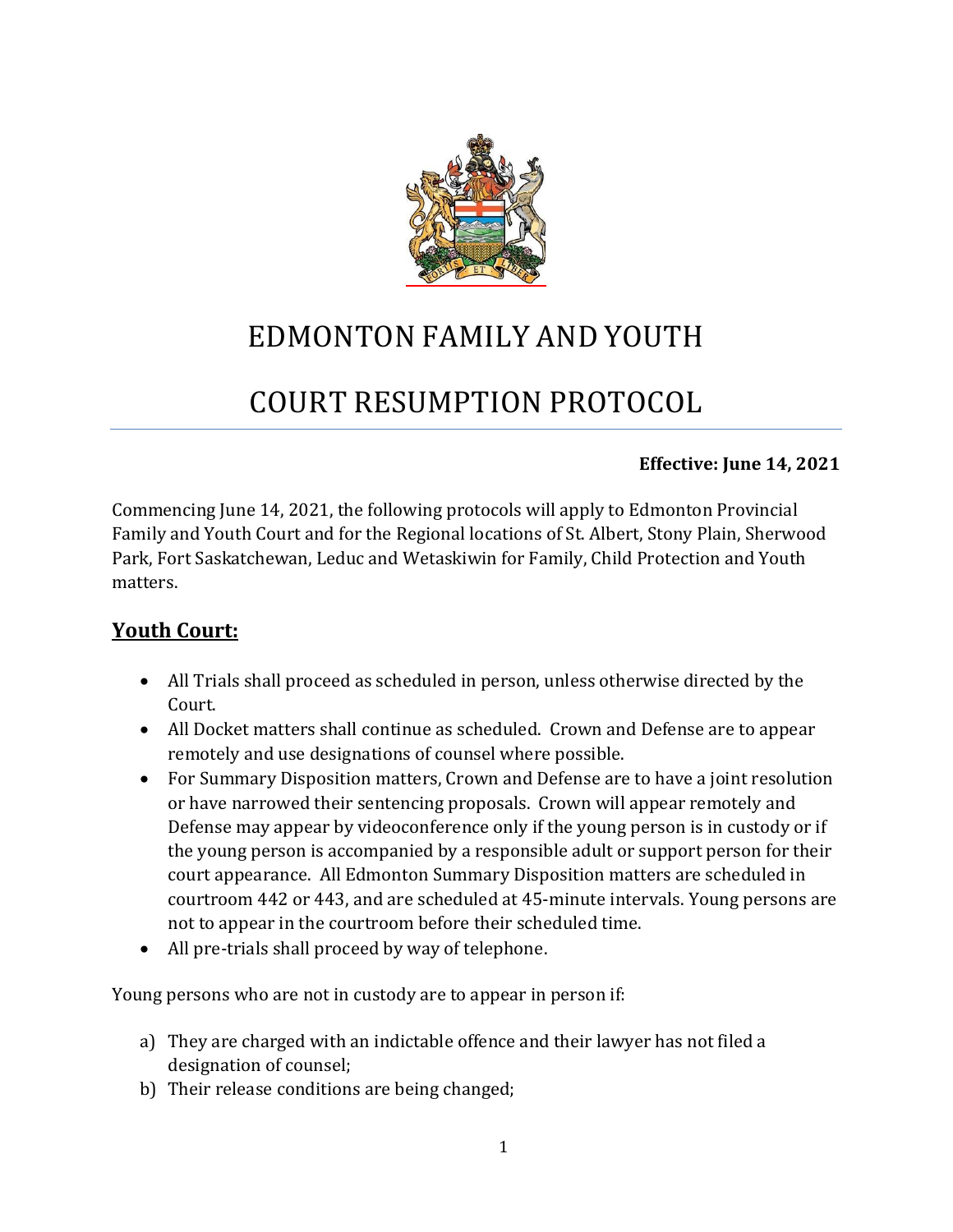- c) They wish to enter a guilty plea;
- d) They are to be sentenced; or
- e) They have a trial or other hearing.

For Youth traffic tickets, follow the [Traffic Court Protocol.](https://albertacourts.ca/docs/default-source/pc/covid-19-traffic-resumption-protocol-phase-4-(addendum).pdf?sfvrsn=627d7283_3)

#### **Child Protection:**

- All initial custody hearings, interim hearings and trials shall proceed as scheduled in person, unless otherwise directed by the Court.
- All Docket, Case Conferences, Case Management Conference, Judicial Dispute Resolution (JDR) and Pre-Trial Conferences shall occur by telephone or videoconference, unless otherwise directed by the Court.
- All PSECA, PCHAD, apprehensions, and secure services applications and reviews shall appear in person, videoconference or by telephone. Youth who are in a secure facility shall appear either by telephone or videoconference.

#### **Family Law:**

- All Interim Hearings and Trials shall proceed as scheduled in person, unless otherwise directed by the Court.
- All Docket, Pre-Trial Conference and Judicial Dispute Resolution shall proceed by videoconference, or telephone, unless otherwise directed by the Court.
- Emergency Protection Order applications shall occur with the applicant appearing in person. Under exceptional circumstances, the applicant may appear by telephone at the discretion of the Court. The EPO Duty Counsel will appear by videoconference, by telephone, or in person.
- All Mental Health and Human Trafficking Applications shall be in person, or as directed by the Court in exceptional circumstances.

**Court Telephone Appearances:** A direct telephone line must be provided for all Court telephone appearances. Calls will not proceed if a voice mail is reached, or if the call is placed on hold.

#### **Webex Links for Edmonton Court Appearances:**

- Counsel requiring the videoconference link for docket matters shall send an email to [edmpcfywebex@csadm.just.gov.ab.ca](mailto:edmpcfywebex@csadm.just.gov.ab.ca) forty-eight (48) hours in advance and no later than 3:30 p.m. the day before court.
- Counsel and Self-Represented parties attending by telephone shall send an email to [edmpcfywebex@csadm.just.gov.ab.ca](mailto:edmpcfywebex@csadm.just.gov.ab.ca) forty-eight (48) hours in advance and no later